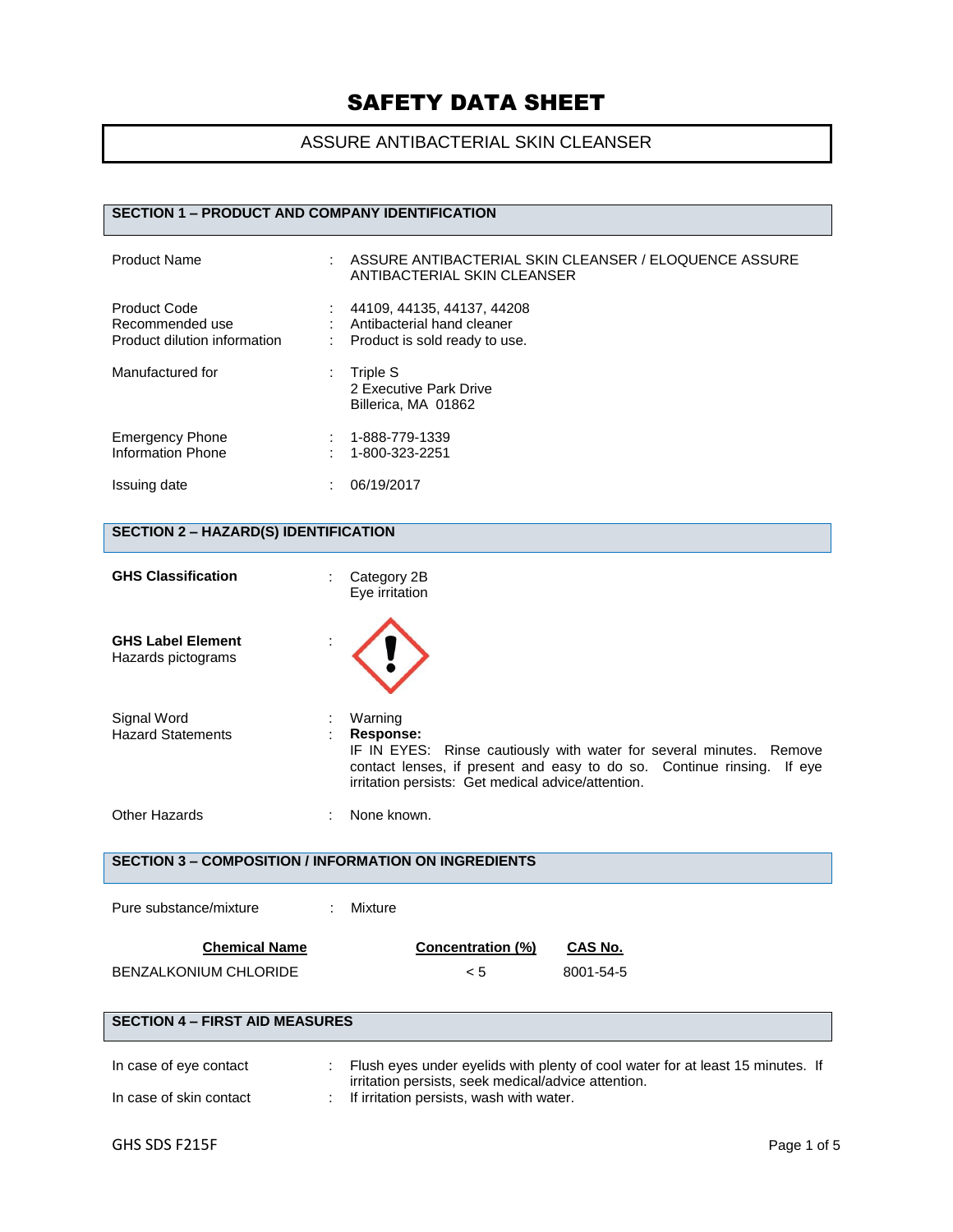### ASSURE ANTIBACTERIAL SKIN CLEANSER

| If ingested                                                     | Contact a physician or Poison Control Center immediately. Do not induce<br>vomiting never give anything by mouth to an unconscious person. |
|-----------------------------------------------------------------|--------------------------------------------------------------------------------------------------------------------------------------------|
| If inhaled<br>Protection of first-aiders<br>Notes to physicians | Get medical attention if symptoms occur.<br>: No special precautions are necessary.<br>Treat symptomatically.                              |

## **SECTION 5 – FIRE-FIGHTING MEASURES**

| Suitable extinguishing media                      | Use extinguishing measures that are appropriate to local circumstances and<br>the surrounding environment.                                                                          |
|---------------------------------------------------|-------------------------------------------------------------------------------------------------------------------------------------------------------------------------------------|
| Unsuitable extinguishing media                    | None known.                                                                                                                                                                         |
| Specific hazards during<br>firefighting           | No flammable or combustible.                                                                                                                                                        |
| Hazardous combustions<br>products                 | Carbon oxides                                                                                                                                                                       |
| Special protective equipment<br>for fire-fighters | Use personal protective equipment.                                                                                                                                                  |
| Specific extinguishing methods                    | Fire residues and contaminated fire extinguishing water must be disposed of<br>in accordance with local regulations. In the event of fire and/or explosion do<br>not breathe fumes. |

### **SECTION 6 – ACCIDENTAL RELEASE MEASURES**

| Personal precautions<br>Environmental precautions | No special measures required.<br>Avoid contact of large amounts of spilled material runoff with soil and<br>surface waterways. |
|---------------------------------------------------|--------------------------------------------------------------------------------------------------------------------------------|
| Methods of cleaning up                            | Absorb with inert material. Use a water rinse for final clean-up.                                                              |

## **SECTION 7 – HANDLING AND STORAGE**

| Handling | Wash hands after handling.                                    |
|----------|---------------------------------------------------------------|
| Storage  | Keep out of reach of children. Keep container tightly closed. |
|          | Store between 32 to 122 degrees F.                            |

#### **SECTION 8 – EXPOSURE CONTROLS / PERSONAL PROTECTION**

| Engineering measures |   | Good general ventilation should be sufficient to control workers exposure to<br>airborne contamination. |  |
|----------------------|---|---------------------------------------------------------------------------------------------------------|--|
| Personal protection  |   |                                                                                                         |  |
| Eyes                 |   | Eye protection should be used when splashing may occur.                                                 |  |
| Hands                |   | No protective equipment is needed under normal use.                                                     |  |
| <b>Skin</b>          | ÷ | No protective equipment is needed under normal use.                                                     |  |
| Respiratory          |   | No protective equipment is needed under normal use.                                                     |  |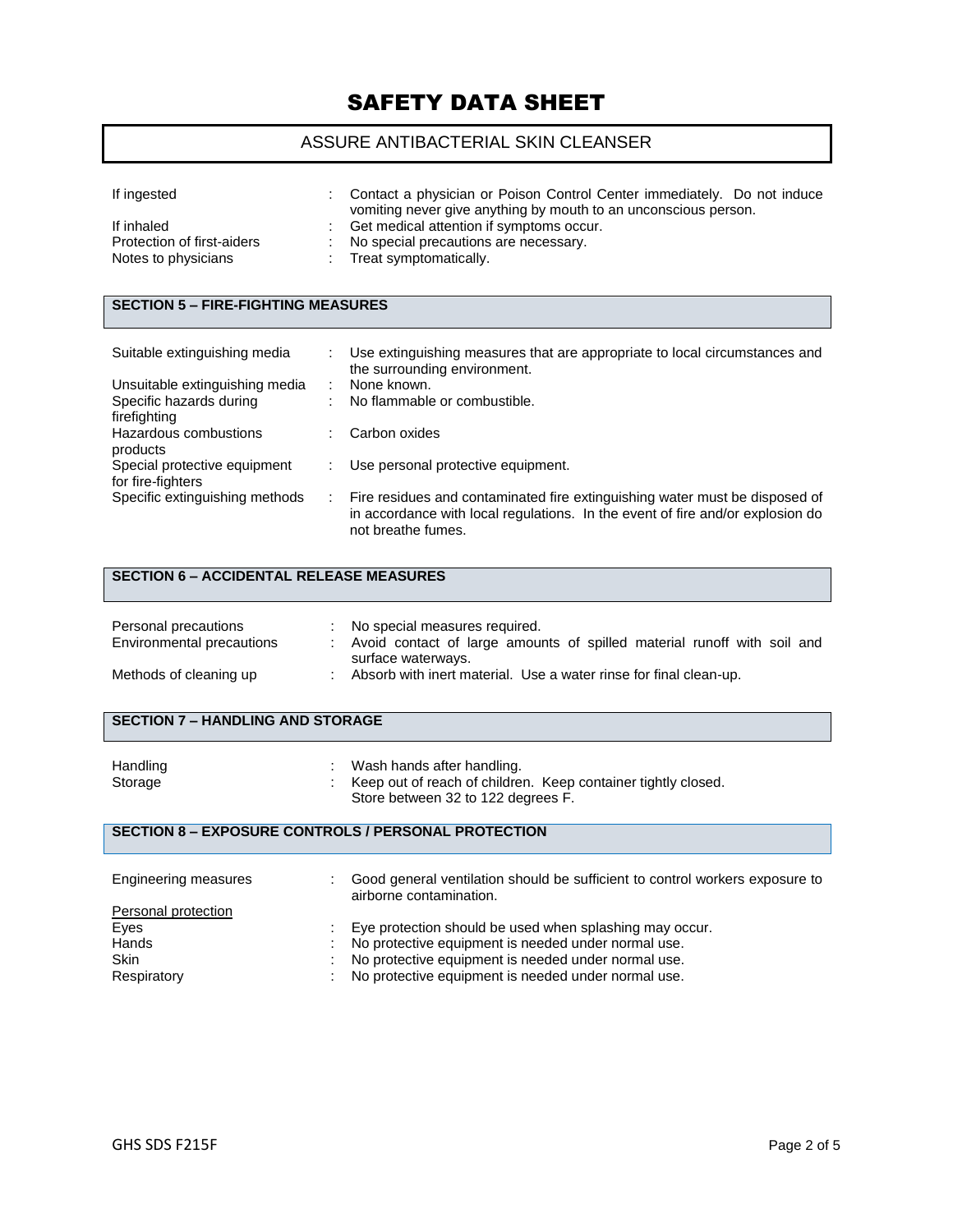### ASSURE ANTIBACTERIAL SKIN CLEANSER

#### **SECTION 9 – PHYSICAL AND CHEMICAL PROPERTIES**

Appearance: Viscous amber liquid Upper/lower flammability limits: N/A<br>Odor: Spicy floral fragrance Vapor pressure: N/A Odor: Spicy floral fragrance<br>
Odor Threshold: No data available<br>
Vapor density: N/A Odor Threshold: No data available<br>ph: 6.0 typical ph: 6.0 typical **Phick of the Control of Control** Relative density: No data available.<br>
Melting point/freezing point: N/A **Solubility** (ies): No data available. Melting point/freezing point: N/A Solubility (ies): No data available.<br>
Initial boiling and boiling range: N/A Partition coefficient: n-octanol/wat Flash point: N/A<br>
Evaporation rate: <1 Channel Autor: Necomposition temperature: N/A Flammability (solid, gas): No data available

Initial boiling and boiling range: N/A Partition coefficient: n-octanol/water: No data available.<br>Flash point: N/A Ruto ignition temperature: N/A Decomposition temperature: No data available.<br>Viscosity: 3,250 CPS @ 77 F or 25 C

#### **SECTION 10 – STABILITY AND REACTIVITY**

| Stability<br>Possibility of hazardous<br>reactions                                   | The product is stable under normal conditions.<br>No dangerous reaction is known under conditions of normal use. |
|--------------------------------------------------------------------------------------|------------------------------------------------------------------------------------------------------------------|
| Conditions to avoid<br>Incompatible materials<br>Hazardous decomposition<br>products | None known.<br>None known.<br>: Carbon oxides                                                                    |

### **SECTION 11 – TOXICOLOGICAL INFORMATION**

| Information on likely routines of |
|-----------------------------------|
| exposure                          |

: Inhalation, eye contact, skin contact.

#### **Potential Health Effects**

| Eves             | : Cause of irritation.                                        |
|------------------|---------------------------------------------------------------|
| <b>Skin</b>      | : Health injuries are not known or expected under normal use. |
| Ingestion        | : Health injuries are not known or expected under normal use. |
| Inhalation       | : Health injuries are not known or expected under normal use. |
| Chronic exposure | : Health injuries are not known or expected under normal use. |

#### **Experience with Human Exposure**

| Eye contact  | Redness, irritation.             |
|--------------|----------------------------------|
| Skin contact | : No symptoms known or expected. |
| Ingestion    | : No symptoms known or expected. |
| Inhalation   | : No symptoms known or expected. |

#### **Toxicity**

| Acute oral toxicity       | : Acute toxicity estimate: $>5,000$ mg/kg |
|---------------------------|-------------------------------------------|
| Acute inhalation toxicity | : No data available                       |
| Acute dermal toxicity     | : Acute toxicity estimate: $>5,000$ mg/kg |
| Skin corrosion/irritation | No data available                         |
| Serious eye damage/eye    | : Mild eye irritation.                    |
| irritation                |                                           |
| Respiratory or skin       | : No data available.                      |
| sensitization             |                                           |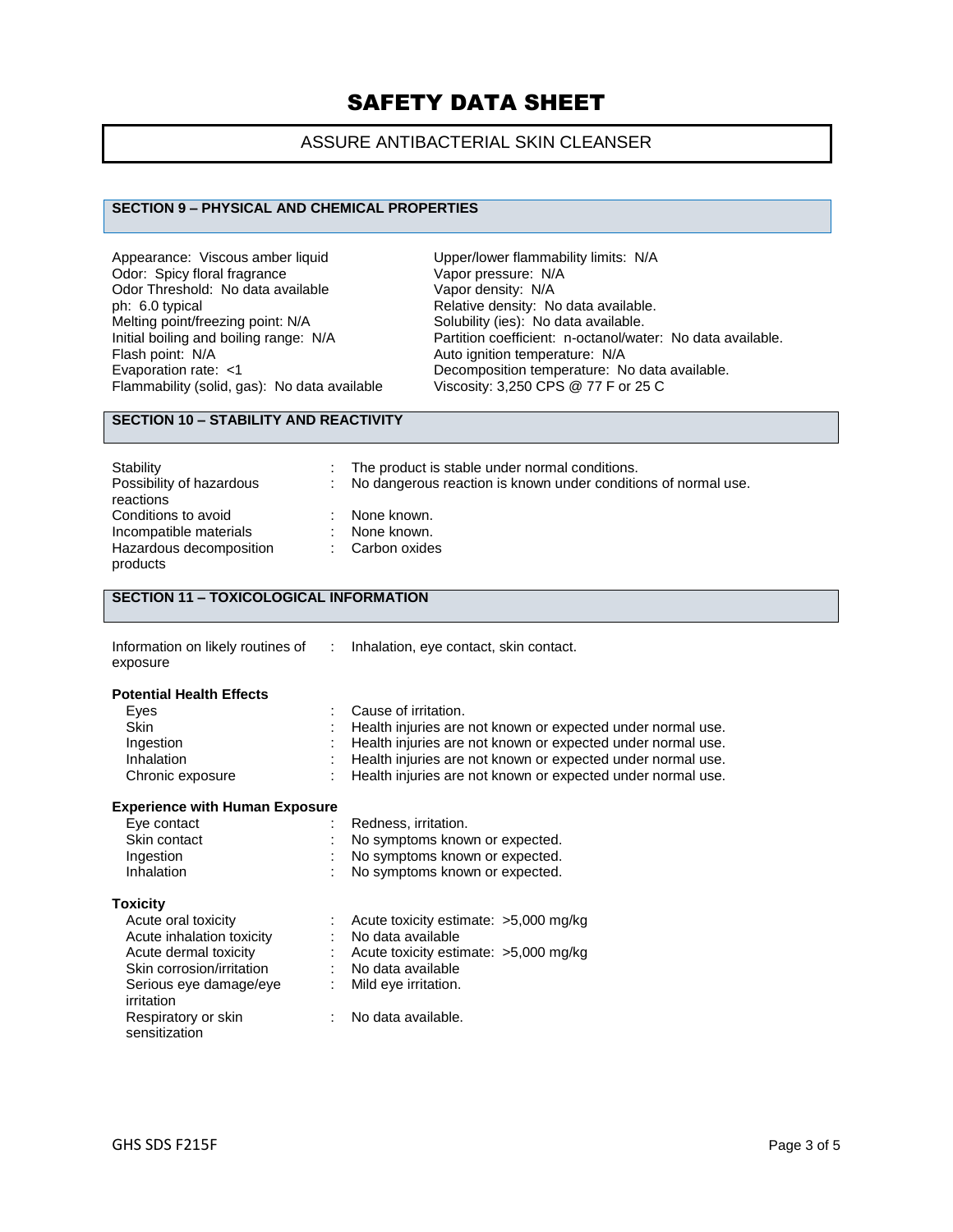#### ASSURE ANTIBACTERIAL SKIN CLEANSER

| Carcinogenicity<br><b>IARC</b><br><b>OSHA</b><br><b>NTP</b> | No component of this product present at levels greater than or equal to 0.1%<br>is identified as a probable, possible or confirmed human carcinogen by<br>IARC.<br>No ingredient of this product presents at levels greater than or equal to 0.1%<br>is identified as a carcinogen or potential carcinogen by OSHA.<br>No ingredient of this product present at levels greater than or equal to 0.1% |  |  |  |  |
|-------------------------------------------------------------|------------------------------------------------------------------------------------------------------------------------------------------------------------------------------------------------------------------------------------------------------------------------------------------------------------------------------------------------------------------------------------------------------|--|--|--|--|
|                                                             | is identified as a known or anticipated carcinogen by NTP.                                                                                                                                                                                                                                                                                                                                           |  |  |  |  |
| <b>SECTION 12 - ECOLOGICAL INFORMATION</b>                  |                                                                                                                                                                                                                                                                                                                                                                                                      |  |  |  |  |
| <b>Ecological Tests</b>                                     | Data is not available.                                                                                                                                                                                                                                                                                                                                                                               |  |  |  |  |
| Environmental Impact                                        | The product ingredients are expected to be safe for the environment at the<br>concentrations predicted under normal use and accidental spill scenarios.<br>Packaging components are compatible with the conventional solid waste<br>management practices.                                                                                                                                            |  |  |  |  |
| <b>SECTION 13 - DISPOSAL CONSIDERATIONS</b>                 |                                                                                                                                                                                                                                                                                                                                                                                                      |  |  |  |  |
| Disposal methods                                            | The product should not be allowed to enter drains, water courses or the soil.<br>When possible recycling is preferred to disposal or incineration. If recycling<br>is not practicable, dispose of in compliance with local regulations. Dispose<br>of wastes in an approved waste disposal facility.                                                                                                 |  |  |  |  |
| Disposal considerations                                     | Dispose of as unused product. Empty containers should be taken to an<br>approved waste handling site for recycling or disposal. Do not reuse empty<br>containers.                                                                                                                                                                                                                                    |  |  |  |  |
| <b>SECTION 14 - TRANSPORT INFORMATION</b>                   |                                                                                                                                                                                                                                                                                                                                                                                                      |  |  |  |  |

Certain shipping modes or package sizes may have exceptions from the transport regulations. The classification provided may not reflect those exceptions and may not apply to all shipping modes or package sizes. The shipper / consignor / sender are responsible to ensure that the packaging, labeling, and markings are in compliance with the selected mode of transport.

| <b>Shipment</b> | <b>Identification Number</b> | <b>Proper Shipping Name</b> | <b>Hazardous</b><br><b>Classification</b> | <b>Packaging Group</b> |
|-----------------|------------------------------|-----------------------------|-------------------------------------------|------------------------|
| US DOT          | Not dangerous goods          | N/A                         | N/A                                       | None                   |
| IATA (Air)      | Not dangerous goods          | N/A                         | N/A                                       | None                   |
| IMDG (Vessel)   | Not dangerous goods          | N/A                         | N/A                                       | None                   |